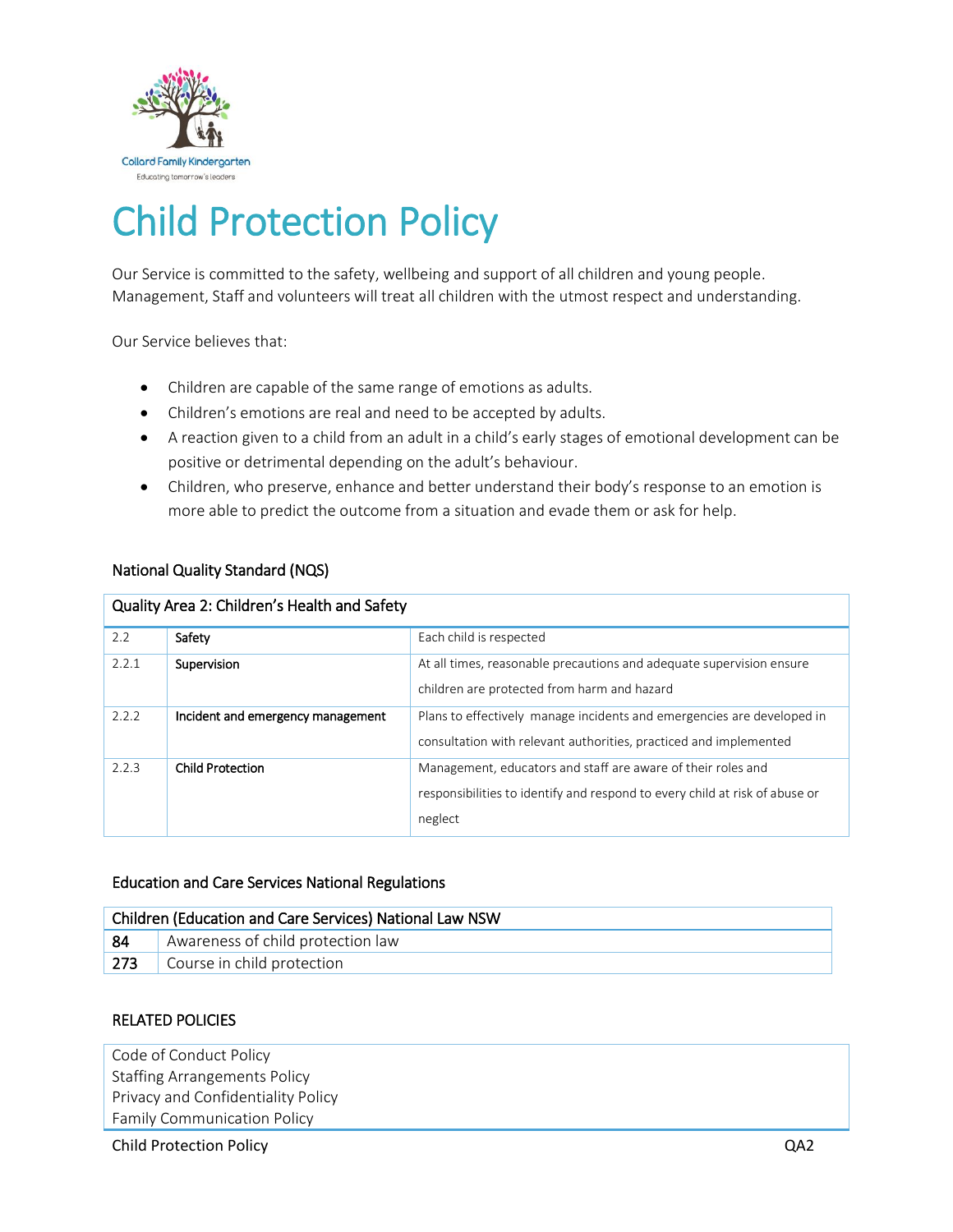

Interactions with Children, Family and Staff Policy Work Health and Safety Policy Health and Safety Policy Respect for Children Policy Student and Volunteer Workers Policy Responsible Person Policy Supervision Policy

# **PURPOSE**

All Educators, Staff and Volunteers are committed to identifying possible risk and significant risk of harm to children and young people at the Service. We comprehend our duty of care responsibilities to protect children from all types of abuse, and adhere to our legislative obligations at all time.

We aim to implement effective strategies to assist in ensuring the safety and wellbeing of all children. Our Service will perform proficiently and act in the best interest of the child, assisting them to develop to their full potential in a secure and caring environment.

## **SCOPE**

This policy applies to children, families, staff, management and visitors of the Service.

## WHAT IS ABUSE?

There are four types of child abuse:

- 1. Physical Abuse
- 2. Sexual Abuse
- 3. Emotional Abuse
- 4. Neglect

Child abuse is any action towards a child or young person that harms or puts at risk their physical, psychological or emotional health or development. Child abuse can be a single incident, or can be a number of different incidents that take place over time.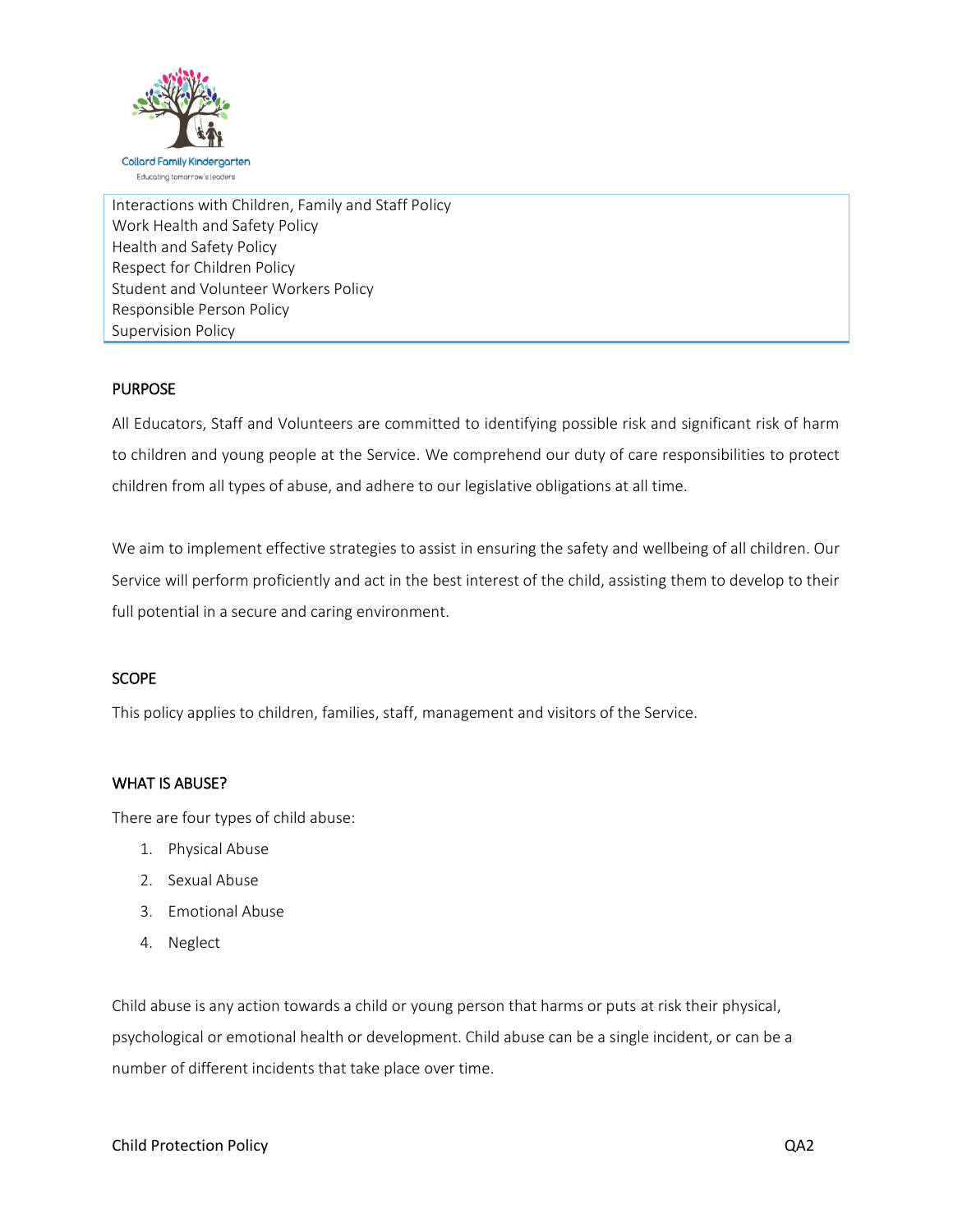

## **DEFINITIONS**

Maltreatment refers to non-accidental behaviour towards another person, which is outside the norms of conduct and entails a substantial risk of causing physical or emotional harm. Behaviours may be intentional or unintentional and include acts of omission and commission. Specifically abuse refers to acts of commission and neglect acts of omission. Note that in practice the terms child abuse and child neglect are used more frequently than the term child maltreatment

Risk of Significant Harm (ROSH) refers to circumstances causing concern for the safety, welfare and wellbeing a child or young person present to a significant extent. This means it is sufficiently serious to warrant a response by a statutory authority irrespective of the family's consent.

What is significant is not minor or trivial, and may reasonably be expected to produce a substantial and demonstrably adverse impact on the child's or young person's safety, welfare, or wellbeing.

In the case of an unborn child, what is significant is not minor or trivial and may reasonably be expected to produce a substantial and demonstrably adverse impact on the child.

Reasonable grounds refers to the need to have an objective basis for suspecting that a child may be at risk of abuse and neglect based on:

- First hand observation of the child or family
- What the child, parent or other person has disclosed
- What can reasonably be indirect based on observation, professional training and/ or experience

Mandatory Reporting is the legislative requirement for selected classes of people to report suspected child abuse and neglect to government authorities. In NSW, mandatory reporting is regulated by the Children and Young Persons (Care and Protection) Act 1998 (The Care Act).

## MANDATORY REPORTERS

Child Protection Policy QA2 Mandatory reporters are people who deliver the following services, wholly or partly, to children as part of their paid or professional work: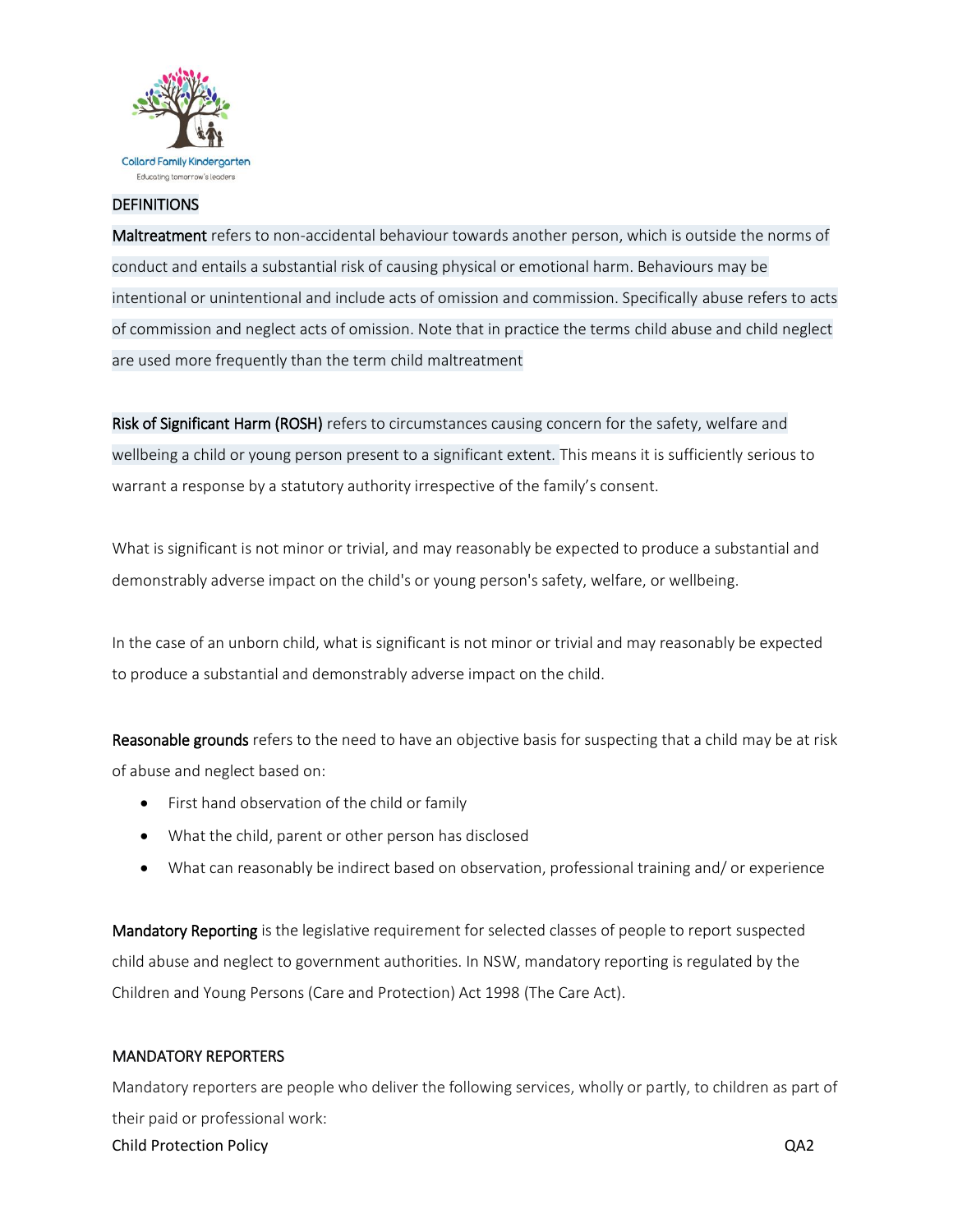

- Health care (e.g. registered medical practitioners, specialists, general practice nurses, midwives, occupational therapists, speech therapists, psychologists, dentists and other allied health professionals working in sole practice or in public or private health practices)
- Welfare (e.g. psychologists, social workers, caseworkers and youth workers)
- Education (e.g. teachers, counsellors, principals)
- Children's services (e.g. child care workers, family day carers and home-based carers)
- Residential services (e.g. refuge workers)
- Law enforcement (e.g. police)

All staff have a responsibility to recognise and respond to safety, welfare and wellbeing for children and young people and inform management. According to the *Children and Young Persons (Care and Protection) Act 1998* mandated reporters (including people employed in children's services and unpaid managers of these services) must make reports if they suspect on reasonable grounds a child is at risk of significant harm because:

- the child's basic physical or psychological needs are not being met or are at risk of not being met
- the parents or other caregivers have not arranged and are unable or unwilling to arrange for the child to receive necessary medical care
- the parents or other caregivers have not arranged and are unable or unwilling to arrange for a school age child to receive an education
- the child has been, or is at risk of being physically or sexually abused or ill-treated
- the child is living in a household where there have been incidents of domestic violence and they are at risk of serious physical or psychological harm
- the parent's or other caregiver's behaviour means the child has suffered or is at risk of suffering serious psychological harm

# INDICATORS OF ABUSE

There are common physical and behavioural signs that may indicate abuse or neglect. The presence of one of these signs does not necessarily mean abuse or neglect. Behavioural or physical signs which assist in recognising harm to children are known as indicators. The following is a guide only. One indicator on its own may not imply abuse or neglect. However a single indicator can be as important as the presence of several indicators. Each indicator needs to be deliberated in the perspective of other indicators and the child's circumstances. A child's behaviour is likely to be affected if he/she is under stress. There can be many causes of stress and it is important to find out specifically what is causing the stress. Abuse and neglect can be single incidents or ongoing, and may be intentional or unintentional.

# General indicators of abuse and neglect may include: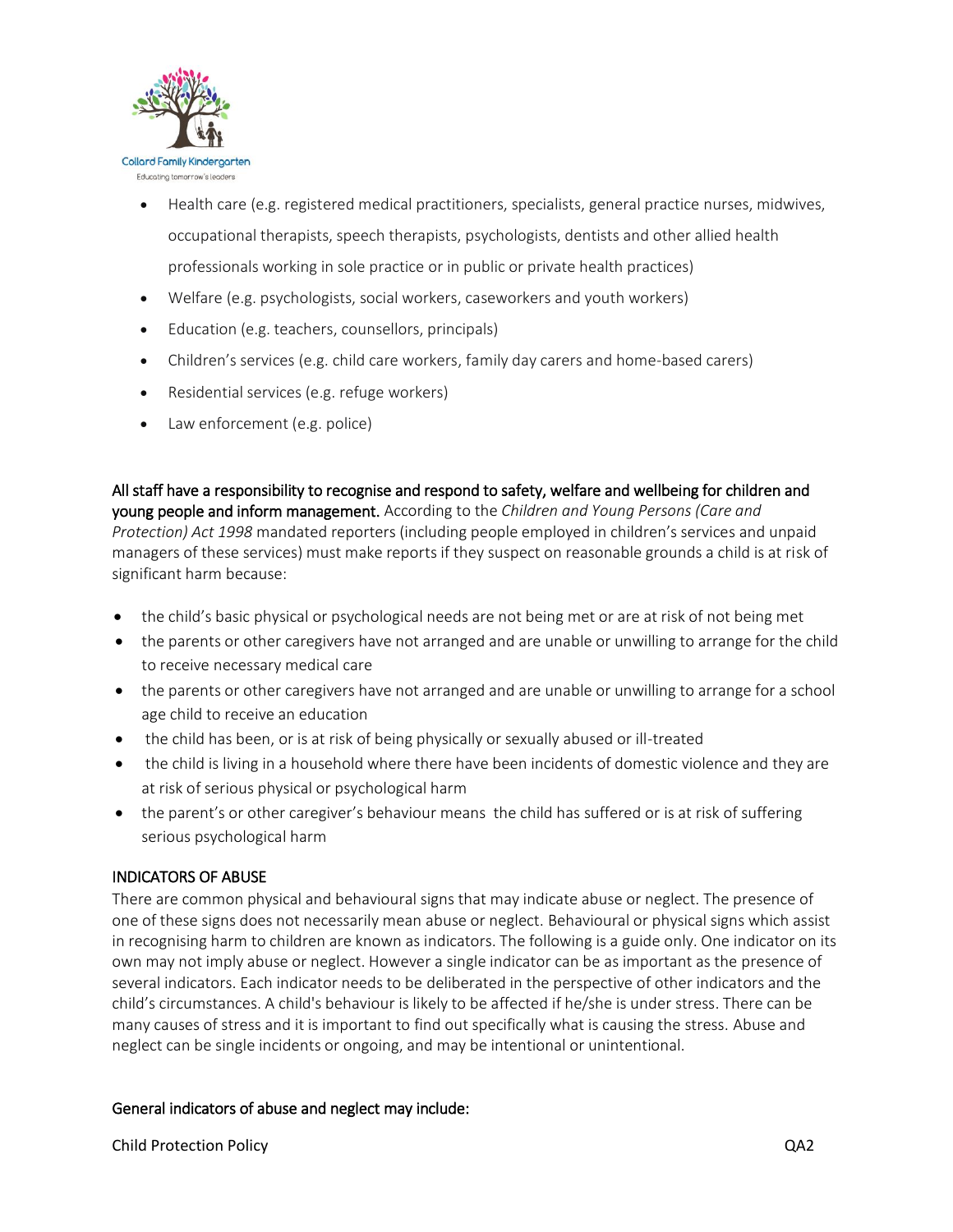

- Marked delay between injury and seeking medical assistance
- History of injury
- The child gives some indication that the injury did not occur as stated
- The child tells you someone has hurt him/her
- The child tells you about someone he/she knows who has been hurt
- Someone (relative, friend, acquaintance, and sibling) tells you that the child may have been abused.

# **NEGLECT**

Child neglect is the continuous failure by a parent or caregiver to provide a child with the basic things needed for their growth and development, such as food, clothing, shelter, medical and dental care and adequate supervision. Some examples are:

- Inability to respond emotionally to the child
- Child abandonment
- Depriving or withholding physical contact
- Failure to provide psychological nurturing
- Treating one child differently to the others

## Indicators of Neglect in children

- Poor standard of hygiene leading to social isolation
- Scavenging or stealing food
- Extreme longing for adult affection
- Lacking a sense of genuine interaction with others
- Acute separation anxiety
- Self-comforting behaviours, e.g. rocking, sucking
- Delay in development milestones
- Untreated physical problems

## PHYSICAL ABUSE

Physical abuse is when a child has suffered, or is at risk of suffering, non-accidental trauma or injury, caused by a parent, caregiver or other person. Educators will be particularly aware of looking for possible physical abuse if parents or caregivers:

- Make direct admissions from parents about fear of hurting their children
- Have a family history of violence
- Have a history of their own maltreatment as a child
- Make repeated visits for medical assistance

## Indicators of Physical Abuse

• Facial, head and neck bruising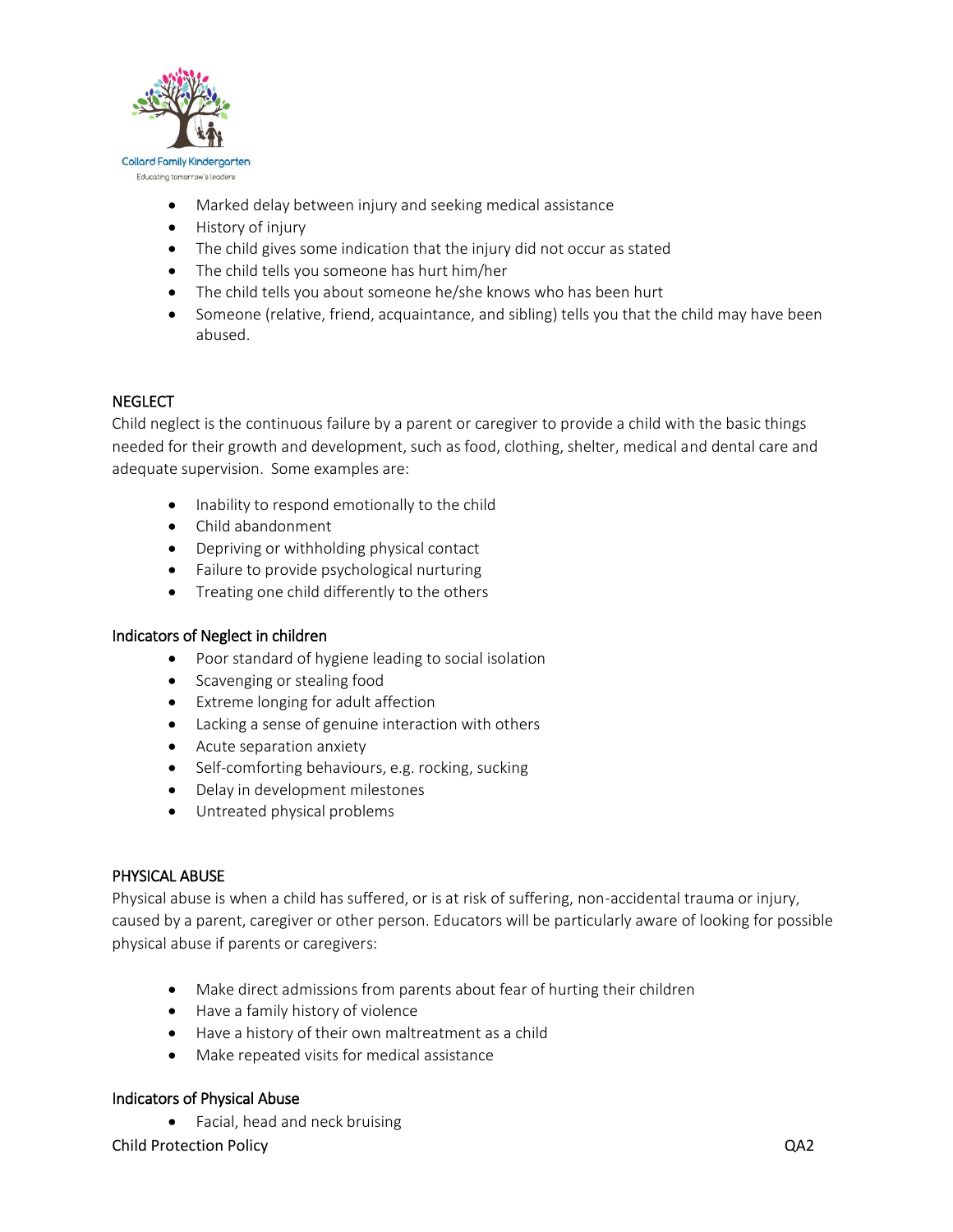

- Lacerations and welts
- Explanations are not consistent with injury
- Bruising or marks that may show the shape of an object
- Bite marks or scratches
- Multiple injuries or bruises
- Ingestion of poisonous substances, alcohol or drugs
- Sprains, twists, dislocations
- Bone fractures
- Burns and scalds

# EMOTIONAL ABUSE

Emotional abuse occurs when an adult harms a child's development by repetitively treating and speaking to a child in ways that damage the child's ability to feel and express their feelings. This may include:

- Constant criticism, condescending, teasing of a child or ignoring or withholding admiration and affection
- Excessive or unreasonable demands
- Persistent hostility, severe verbal abuse, and rejection
- Belief that a specific child is bad or 'evil'
- Using inappropriate physical or social isolation as punishment
- Exposure to domestic violence

## Indicators of emotional abuse

- Feeling of worthlessness about them
- Inability to value others
- Lack of trust in people and expectations
- Extreme attention seeking behaviours
- Other behavioural disorders (disruptiveness, aggressiveness, bullying)

## SEXUAL ABUSE

Sexual abuse is when someone involves a child in a sexual activity by using their authority over them or taking advantage of their trust. Children are often bribed or threatened physically and psychologically to make them partake in the activity. Educators will be predominantly conscious of looking for potential sexual abuse if parents or caregivers are suspected of or charged with child sexual abuse or display inappropriate jealousy regarding age appropriate development of independence from the family. Sexual abuse may include:

- Exposing the child to sexual behaviours of others
- Coercing the child to engage in sexual behaviour with other children
- Verbal threats of sexual abuse
- Exposing the child to pornography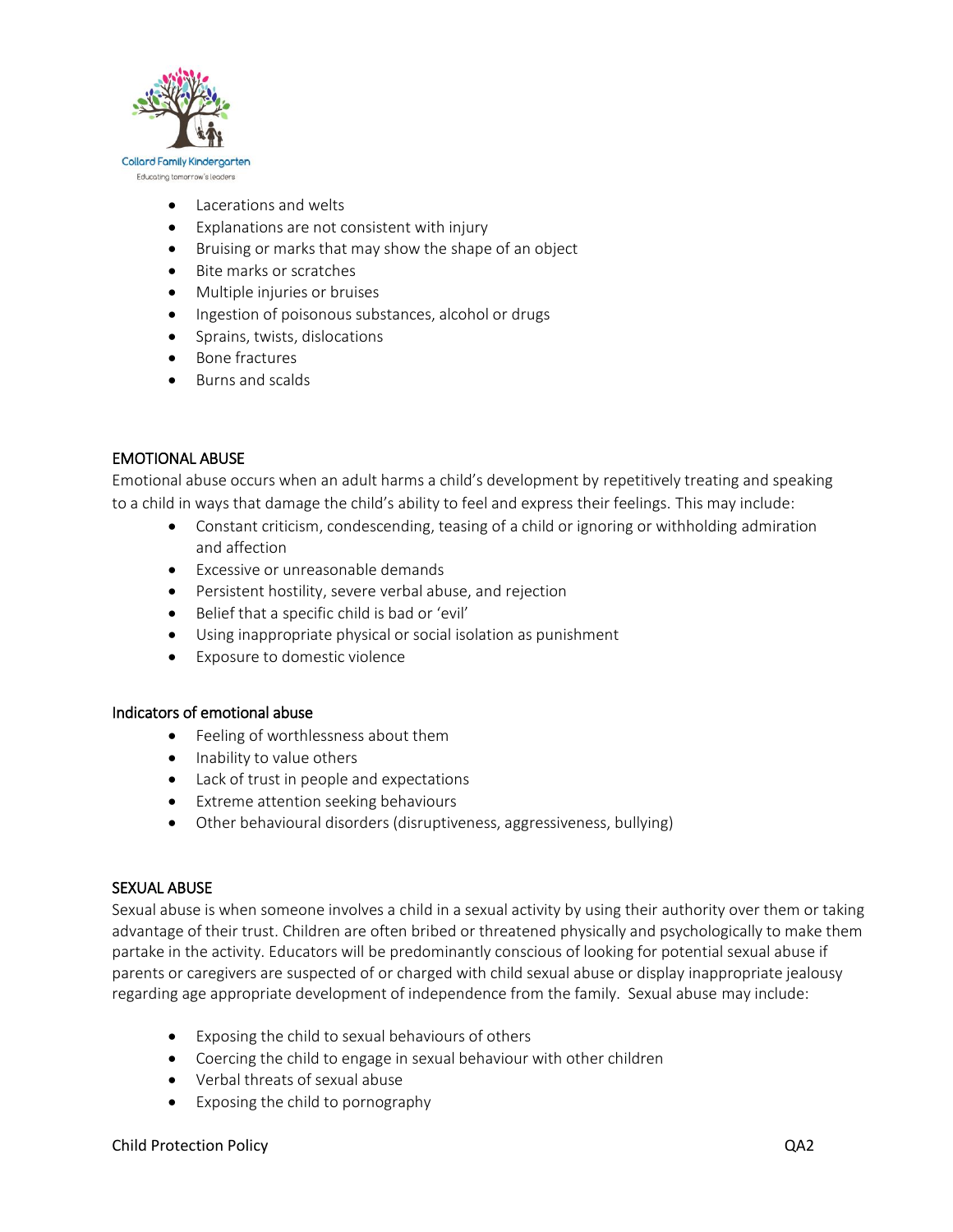

#### Indicators of Sexual Abuse

- They describe sexual acts
- Direct or indirect disclosures
- Age inappropriate behaviour and/or persistent sexual behaviour
- Self-destructive behaviour
- Regression in development achievements
- Child being in contact with a suspected or known perpetrator of sexual assault
- Bleeding from the vagina or anus
- Injuries such as tears to the genitalia

## PSYCHOLOGICAL ABUSE

Psychological harm occurs where the behaviour of the parent or caregiver damages the confidence and self-esteem of the child, resulting in serious emotional deficiency or trauma. In general it is the frequency and duration of this behaviour that causes harm. Some examples are:

- **Excessive criticism**
- Withholding affection
- Exposure to domestic violence
- **•** Intimidation or threatening behaviour

#### Indicators of psychological abuse

- Constant feelings of worthlessness
- Unable to value others
- Lack of trust in people
- Lack of people skills necessary for daily functioning
- Extreme attention seeking behaviour
- Extremely eager to please or obey adults
- Takes extreme risks, is markedly disruptive, bullying or aggressive
- Suicide threats
- Running away from home

#### DOMESTIC VIOLENCE

Domestic violence, or intimate partner violence, is a violation of human rights. It involves violent, abusive or intimidating behaviour carried out by an adult against a partner or former partner to control and dominate that person.

Domestic violence causes fear, physical and/or psychological harm. It is most often violent, abusive or intimidating behaviour by a man against a woman. Living with domestic violence has a profound effect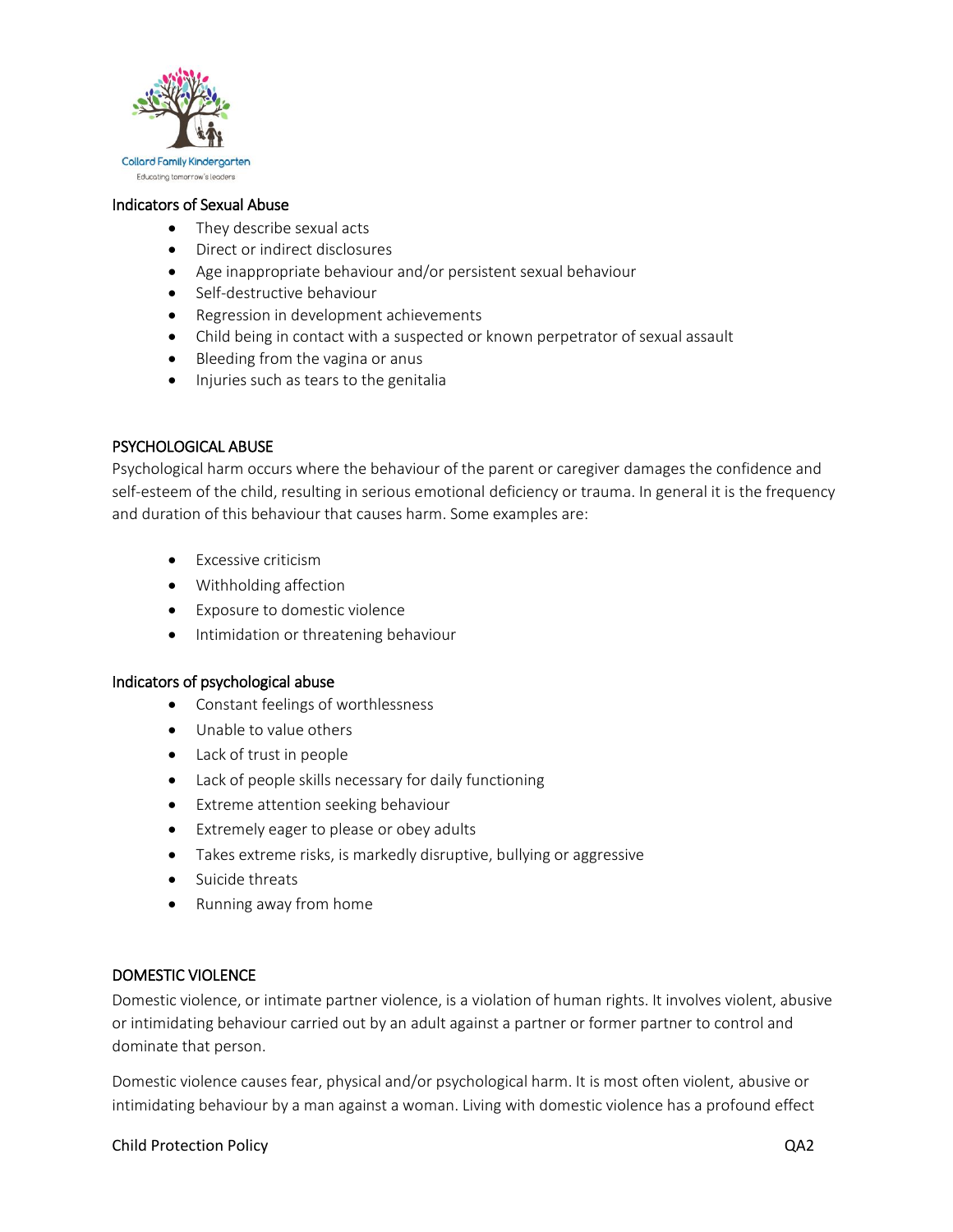

upon children and young people and may constitute a form of child abuse. (*The NSW Domestic and Family Violence Action Plan*, June 2010)

## Indicators of Domestic Violence

- Show aggressive behaviour
- Develop phobias & insomnia
- Experience anxiety
- Show systems of depression
- Have diminished self esteem
- Demonstrate poor academic performance and problem solving skills
- Have reduced social competence skills including low levels of empathy
- Show emotional distress
- Have physical complaints

## IMPLEMENTATION

Our Service strongly opposes any type of abuse against a child and endorses high quality practices in relation to protecting children. Educators have an important role to support children and young people and to identify concerns that may jeopardise their safety, welfare or wellbeing. To ensure best practice, all educators will attend approved Child Protection training certified by a registered training organisation. Educators will continue to keep up to date, by completing Child Protection Awareness Training annually, ensuring they keep up to date with their current responsibilities as Mandatory Reporters.

# NOTE: The reporter is not required to prove that abuse has occurred.

## Management/Nominated Supervisor will ensure:

- The Service and any certified supervisor in day-to-day charge of the Service have successfully completed a course in child protection approved by the Regulatory Authority.
- All employees and volunteers are:
	- Clear about their roles and responsibilities regarding child protection.
	- Aware of their requirements to immediately report cases where they believe a child is at risk of significant harm to the Child Protection Helpline.
	- Aware of the indicators showing a child may be at risk of harm or significant risk of harm.
	- Aware of their mandatory reporting obligations to report suspected risk or significant risk of harm
- Training and development are provided for all educators, staff and volunteers in child protection
- To provide educators with a reporting procedure and professional standards to safeguard children and protect the integrity of educators, staff and volunteers.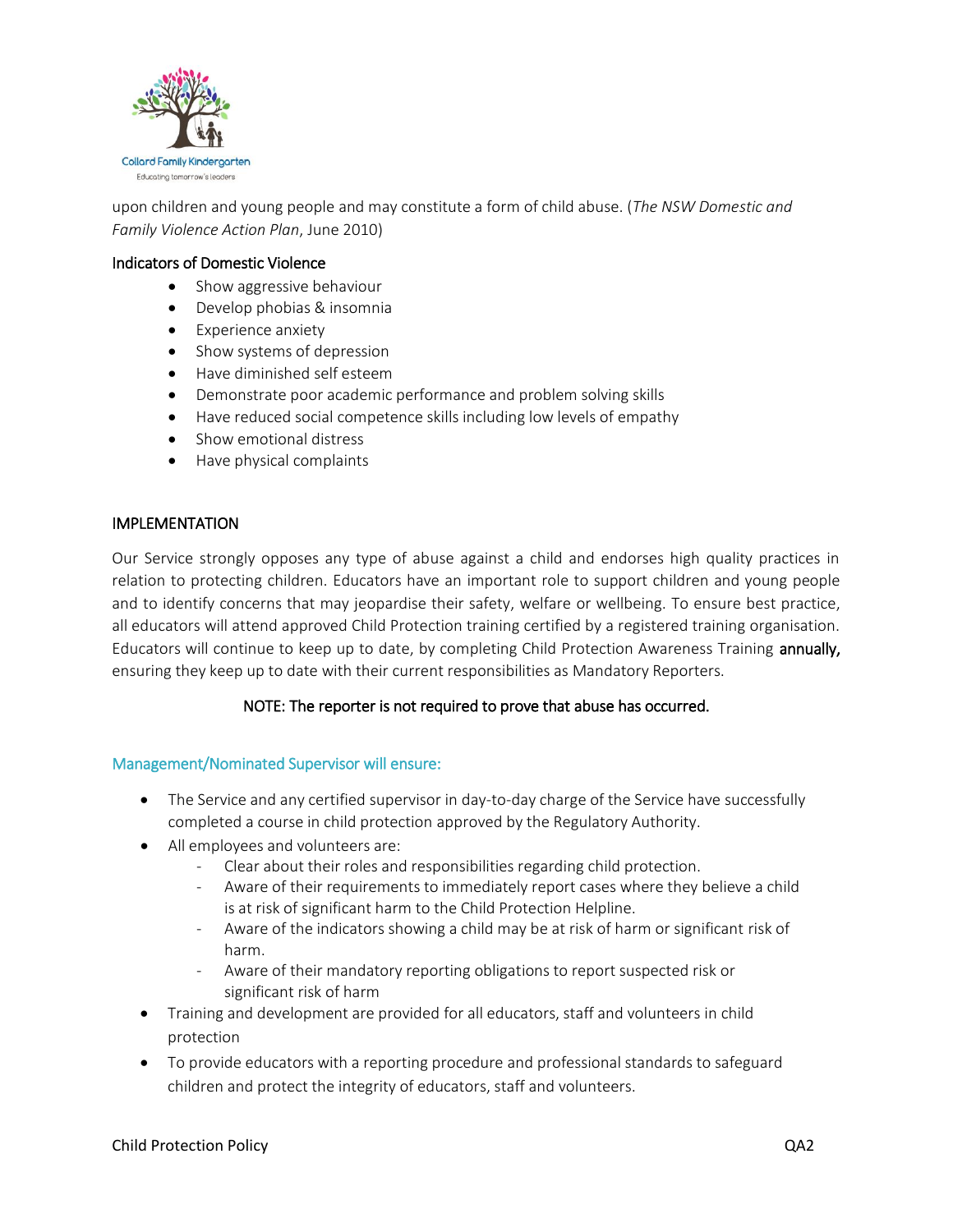

- To validate a Working with Children Check for all educators, staff and volunteers unless the person meets the criteria for exemption from a WWCC. See exemption factsheet at http://www.kidsguardian.nsw.gov.au/child-safe-organisations/working-with-childrencheck/apply
- To provide access to relevant acts, regulations, standards and other resources to help educators, staff and volunteers meet their obligations.
- Records of abuse or suspected abuse are kept in line with our Privacy and Confidentiality Policy.
- To notify the regulatory authority (within 1 day) of any incident where you reasonably believe that physical and/or sexual abuse of a child has occurred or is occurring while the child is being educated and cared for by the Service
- To notify the regulatory authority (within 1 day) of any allegation that sexual or physical abuse of a child has occurred or is occurring while the child is being educated and cared for by the Service.

## Accusations against Educators

Accusations of abuse or suspected abuse against educators, staff members, and volunteers, the Nominated Supervisor or Approved Provider are treated in the same way as allegations against other people. Reports will be made to the Child Protection Helpline where a child is at risk of significant abuse by a person at the Service. If the Supervisor is involved in the abuse then the Approved Provider or most senior educator will assist in notifying the Child Protection Helpline.

## Educators will:

- Be able to recognise indicators of abuse
- Respect what a child discloses, taking it seriously and follow up their concerns.
- Allow children to be part of decision-making processes where appropriate.
- Comprehend they are mandatory reporters under the legislation and report any situation where they believe on reasonable grounds a child is at risk of significant harm to the Child Protection Helpline on 132 111 (available 24 hours/7 days a week).
- Contact the police on 000 if there is an immediate danger to a child and intervene instantly if it is safe to do so.
- Promote the welfare, safety and wellbeing of children at the Service.
- Prepare precise records recording exactly what happened, conversations that took place and what you observed to contribute to the investigations of abuse or suspected abuse by the Child Protection Helpline or dealings with referral agencies.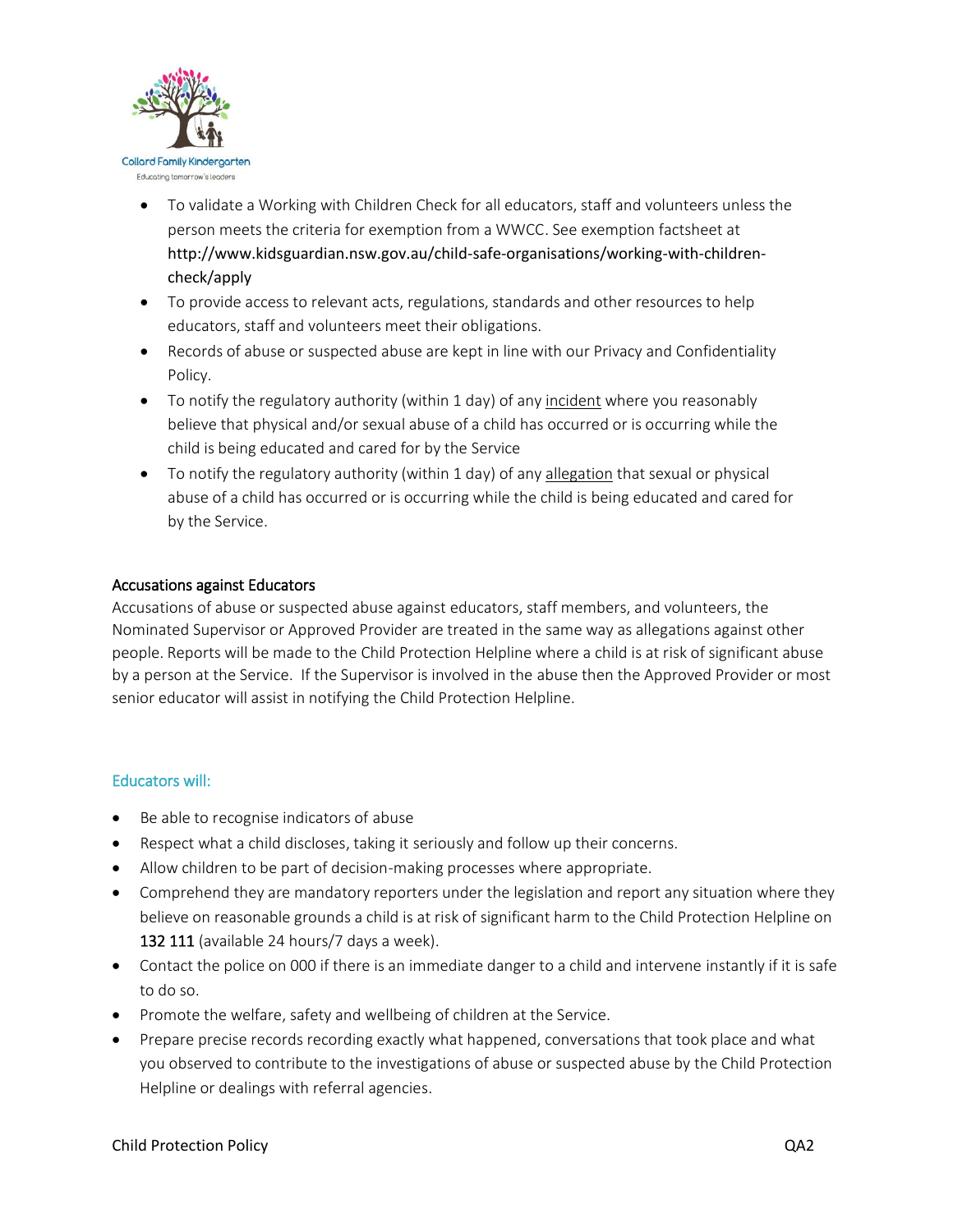

 Understand that allegations of abuse or suspected abuse against them are treated in the same way as allegations of abuse against other people

## DOCUMENTING A SUSPICION OF HARM

If educators have concerns about the safety of a child they will:

- Record their concerns in a non-judgmental and accurate manner as soon as possible.
- Record their own observations as well as precise details of any discussion with a parent (who may for example explain a noticeable mark on a child).
- Not endeavor to conduct their own investigation.
- Document as soon as possible so the details are accurately apprehended including:
	- Time, date and place of the suspicion
	- Full details of the suspected abuse
	- Date of report and signature

#### DOCUMENTING A DISCLOSURE

A disclosure of harm emerges when someone, including a child, tells you about harm that has happened or is likely to happen. When a child discloses that he or she has been abused, it is an opportunity for an adult to provide immediate support and comfort and to assist in protecting the child from the abuse. It is also a chance to help the child connect to professional services that can keep them safe, provide support and facilitate their recovery from trauma. Disclosure is about seeking support and your response can have a great impact on the child or young person's ability to seek further help and recover from the trauma.

#### When receiving a disclosure of harm the Service will:

- Remain calm and find a private place to talk
- Not promise to keep a secret
- Tell the child/person they have done the right thing in revealing the information but that they'll need to tell someone who can help keep the child safe
- Only ask enough questions to confirm the need to report the matter because probing questions could cause distress, confusion and interfere with any later enquiries
- Not attempt to conduct their own investigation or mediate an outcome between the parties involved.
- Document as soon as possible so the details are accurately captured including:
	- Time, date and place of the disclosure
	- 'Word for word' what happened and what was said, including anything they said and any actions that have been taken
	- Date of report and signature.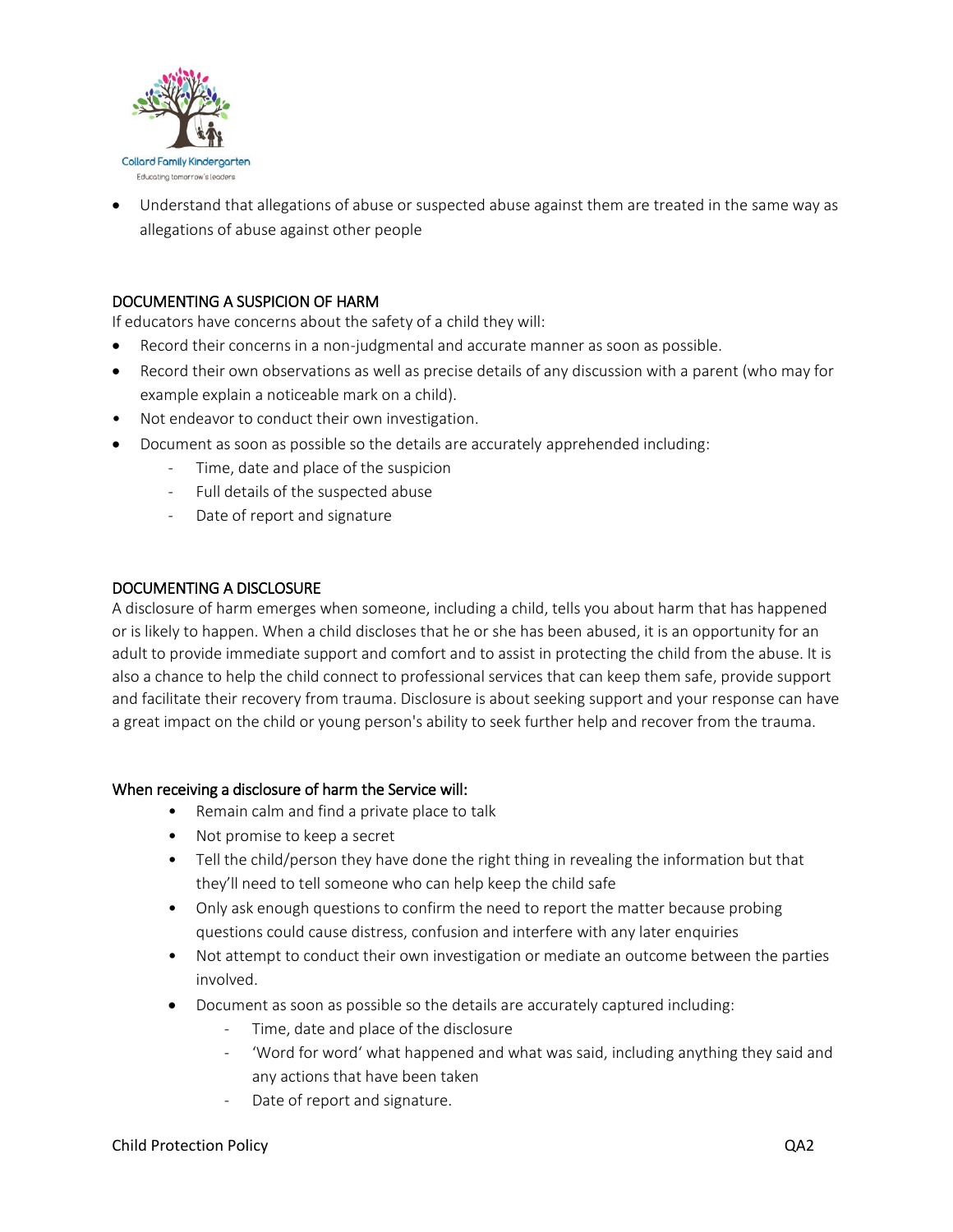

## Notifications of abuse

The person making a notification of abuse or suspected abuse will make a record of the answers to the following:

- Give the child or young person your full attention.
- Maintain a calm appearance.
- Don't be afraid of saying the 'wrong' thing.
- Reassure the child or young person it is right to tell.
- Accept the child or young person will disclose only what is comfortable and recognise the bravery/strength of the child for talking about something that is difficult.
- Let the child or young person take his or her time.
- Let the child or young person use his or her own words.
- Don't make promises you can't keep.
- Tell the child or young person what you plan to do next.
- Do not confront the perpetrator.

## Confidentiality

It is important that any notification remains confidential, as it is vitally important to remember that no confirmation of any allegation can be made until the matter is investigated. The individual who makes the complaint should not inform the person they have made the complaint about. This ensures the matter can be investigated without prior knowledge and contamination of evidence.

## Protection for reporters

Reports made to Community Services are kept confidential. However, a law enforcement agency may access the identity of the reporter if this is needed in connection with the investigation of an alleged serious offence against a child. Under the *Children and Young Persons (Care and Protection) Act 1998* if the report is made in good faith:

- The report will not breach standards of professional conduct
- The report can't lead to defamation proceedings
- The report is not admissible in any proceedings as evidence against the person who made the report
- A person cannot be compelled by a court to provide the report or disclose its contents
- The identity of the person making the report is protected.

A report is also an exempt document under the *Freedom of Information Act* 1989.

## BREACH OF CHILD PROTECTION POLICY

All educators and staff working with children have a duty of care to support and protect children. A duty of care is breached if a person: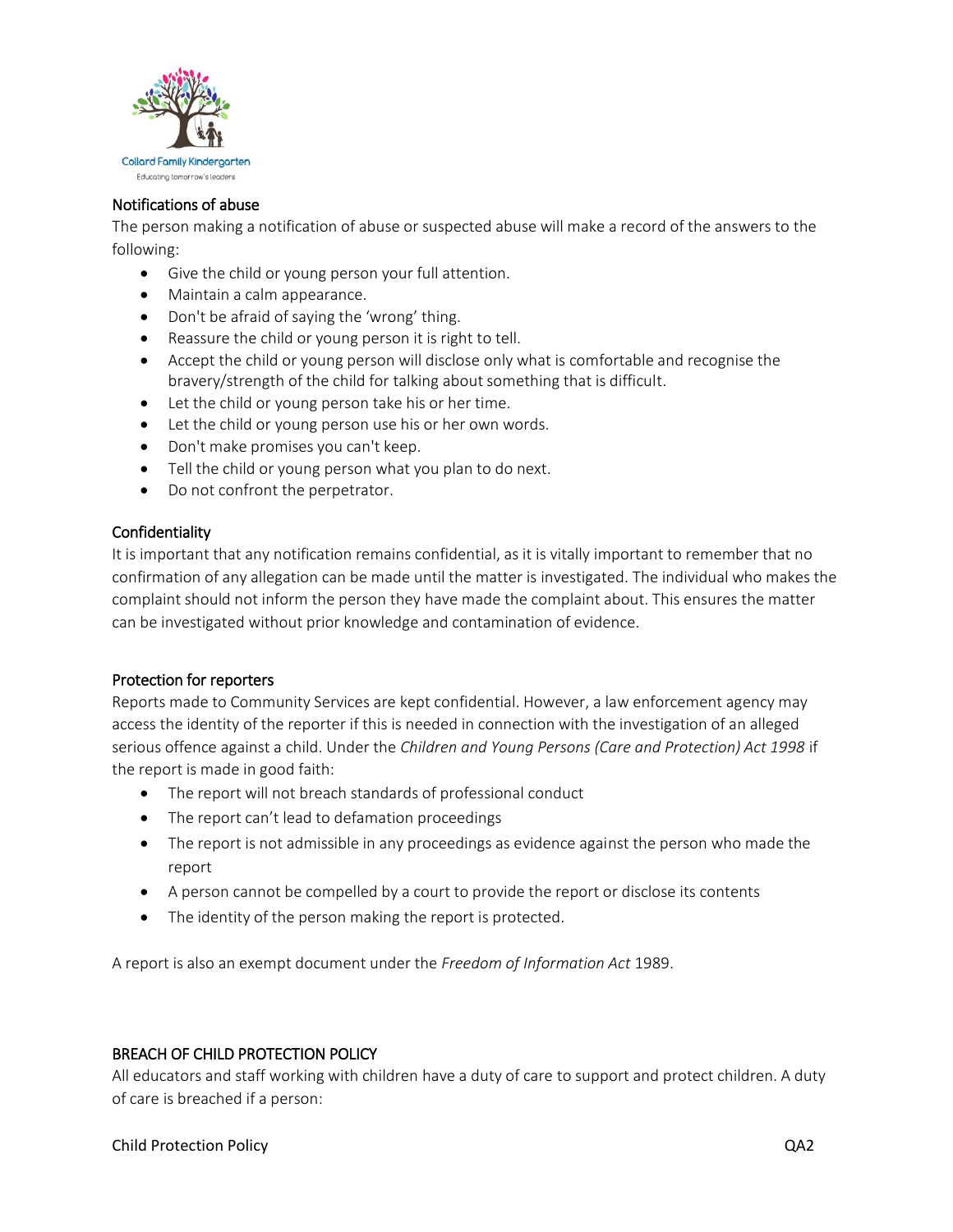

- Does something that a reasonable person in that person's position would not do in a particular situation
- Fails to do something that a reasonable person in that person's position would do in the circumstances
- Acts or fails to act in a way that causes harm to someone the person owes a duty of care.

## MANAGING A BREACH IN CHILD PROECTION POLICY

Management will investigate the breaches in a fair, unbiased and supportive manner by:

- Discussing the breach with all people concerned will be advised of the process
- Giving the educator the opportunity to provide their version of events
- Documenting the details of the breach, including the versions of all parties and the outcome will be recorded
- Ensuring the matters in relation to the breach are kept confidential
- Approaching an appropriate outcome which will be decided based on evidence and discussion

# OUTCOME OF A BREACH IN CHILD PROTECTION POLICY

Depending on the nature of the breach outcomes may include:

- Emphasising the relevant element of the child protection policy and procedure
- Providing closer supervision
- Further education and training
- Facilitating between those involved in the incident (where appropriate)
- Disciplinary procedures if required
- Reviewing current policies and procedures and developing new policies and procedures if necessary.

# EDUCATING CHILDREN ABOUT PROTECTIVE BEHAVIOUR

Our program will educate children

- About acceptable and unacceptable behaviour, and what is appropriate and inappropriate contact at an age appropriate level and understanding
- About their right to feel safe at all times
- To say 'no' to anything that makes them feel unsafe or uncomfortable
- About how to use their own knowledge and understanding to feel safe.
- To identify signs that they do not feel safe and need to be attentive and think clearly.
- That there is no secret or story that is too horrific, that they can't share with someone they trust.
- That educators are available for them if they have any concerns.
- To tell educators of any suspicious activities or people.
- To recognise and express their feelings verbally and non-verbally.
- That they can choose to change the way they are feeling.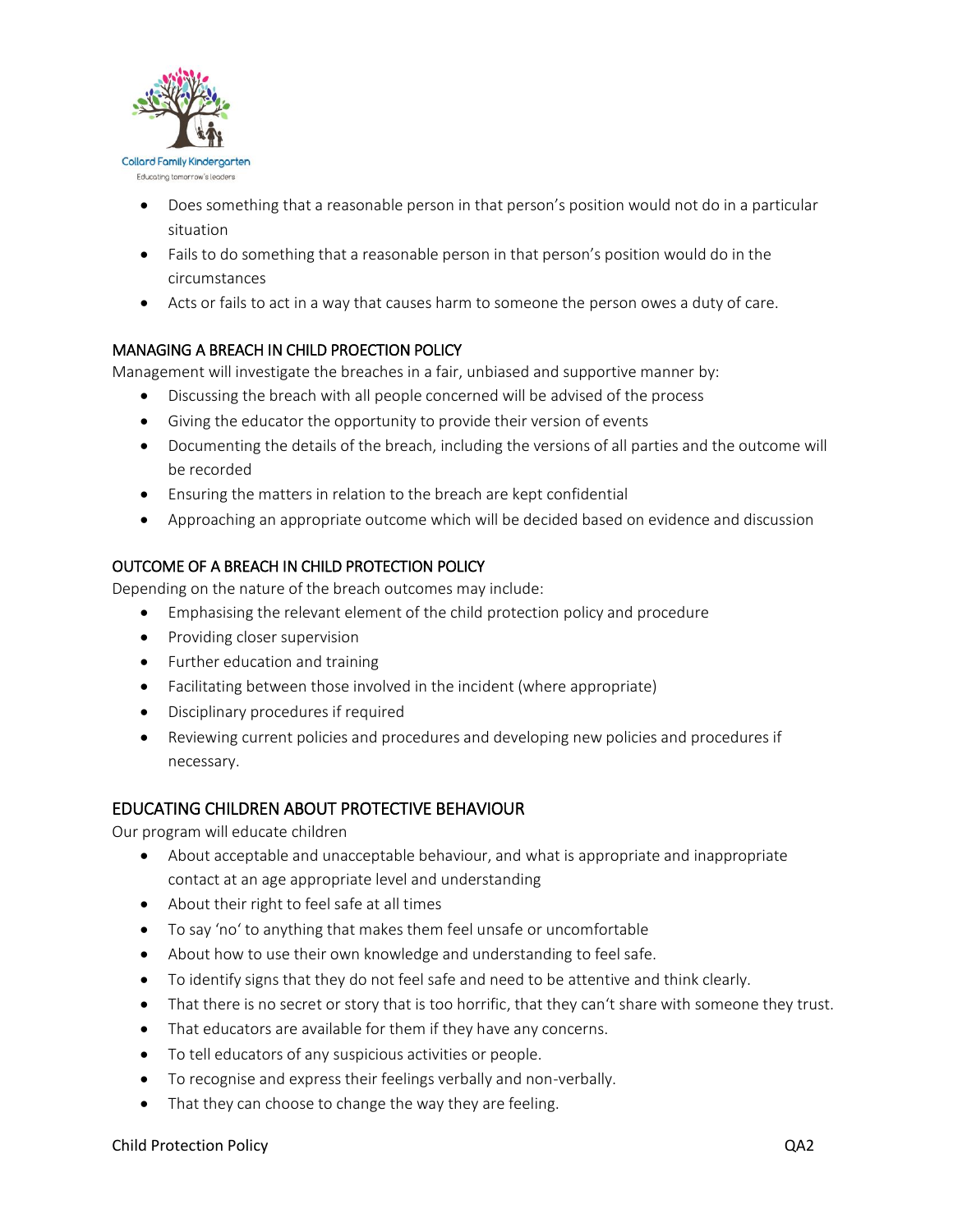

*Each states specifications (excluding NSW) are available on the following pages:*

| <b>Reporting Authority</b>              | <b>Contact Details</b> |  |
|-----------------------------------------|------------------------|--|
| Department of Health and Human Services | -24 hour contact       |  |
| Ph. 1300 135 513                        | Ph. 1300 737 639       |  |

## Victoria Specifications

In Victoria, the Children Youth and Families Act 2005 section 182 (1) and 184 states that where the following mandated reporters form the belief on reasonable grounds that a child has suffered, or is likely to suffer, significant harm as a result of physical injury or sexual abuse and the child's parents have not protected, or are unlikely to protect, the child from harm of that type must make a report to Child Protection Services as soon as practicable:

- **Teachers**
- Principals
- **Doctors**
- Nurses including midwives
- Police.

Under the Education and Training and Reform Act 2006, a person registered as a Teacher or an Early Childhood Teacher, principles of government and non-government schools within the meaning of the Education and Training Reform Act 2006 are also mandatory reporters.

In addition, any person who believes on reasonable grounds that a child needs protection, can make a report the Victorian Child Protection Service. It is the Child Protection worker's job to assess and, where necessary, further investigate if a child or young person is at risk of harm ensuring a child safe environment is maintained.

New Victorian Child Safe Standards were introduced on 1 January 2016 and come into effect on 1 January 2017. The initial focus will be on raising awareness and building capacity for organisations to create and maintain a child safe environment. The Child Safe Standards have been introduced to keep children safe from harm and abuse. The Standards are designed to drive cultural change in organisations, so that protecting children from abuse is embedded in the everyday thinking and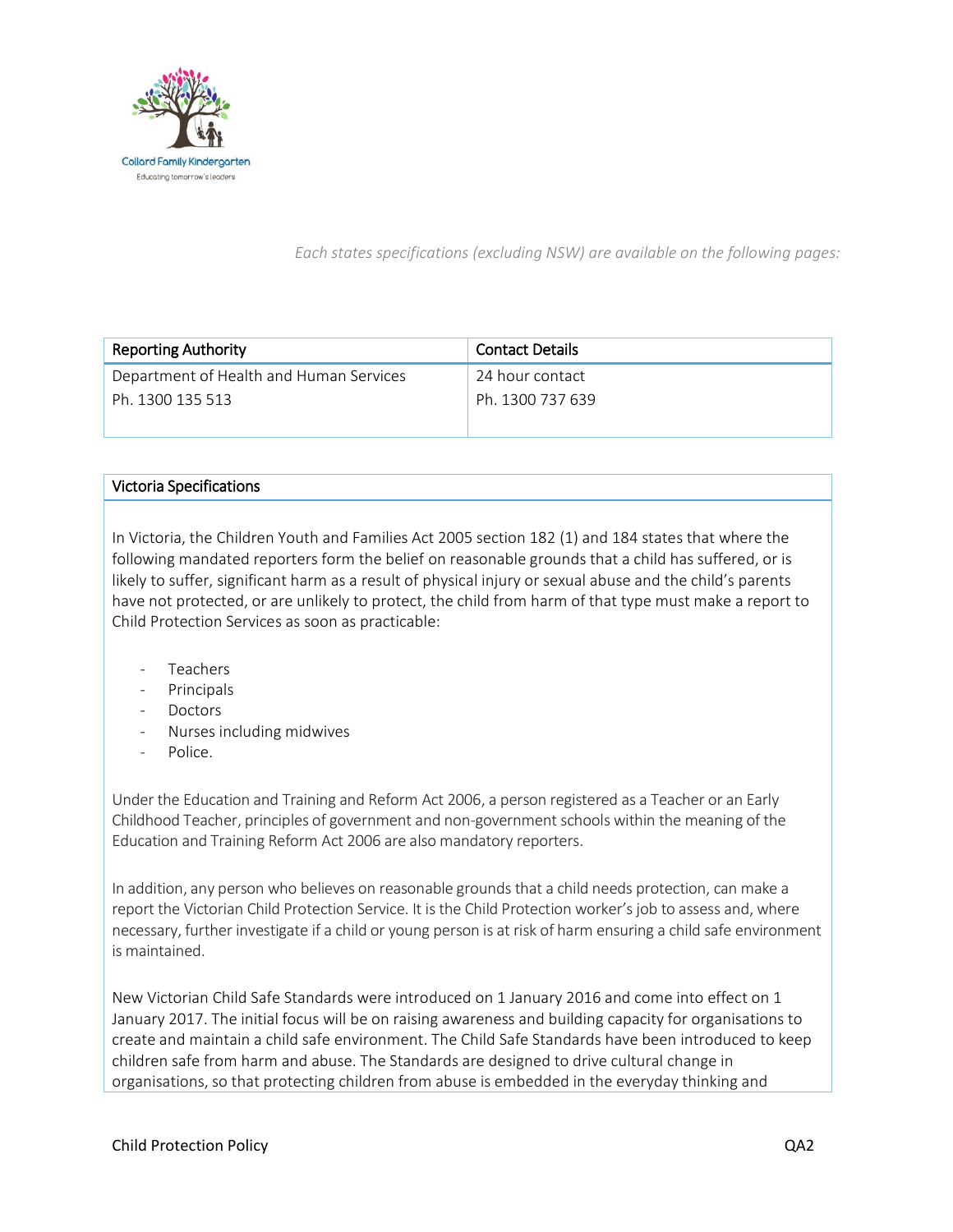

practice of leaders, staff and volunteers.

This will assist organisations to:

- Promote the safety of children
- Prevent child abuse
- Ensure effective processes are in place to respond to and report allegations of child abuse.
- Create and maintain a child safe environment under the standards

Services working to embed or improve the culture of child safety in their organisation should ensure leaders, staff and volunteers know and understand the organisation's commitment to child safety, and can raise and respond to allegations of abuse.

Services must have:

- a code of conduct which outlines clear expectations for how all staff and volunteers interact with children
- a policy or statement of commitment to child safety
- Processes for responding to and reporting allegations of child abuse.

All Services should review recruitment, screening and induction processes to ensure staff and volunteers are aware of relevant policies and are trained to minimise the risk of child abuse. Simple and accessible processes will assist Services to promote the participation and empowerment of all children, especially aboriginal children, children from culturally and or linguistically diverse backgrounds and children with a disability. All staff and volunteers need to have an awareness of children's rights and adults' responsibilities regarding child abuse.

To create and maintain a child safe environment, Services must implement 7 standards. Standard 1: Strategies to embed a culture of child safety through effective leadership arrangements Standard 2: A Child safe policy or statement of commitment to child safety highlighting the services' zero tolerance of child abuse.

Standards 3: A code of conduct that establishes clear expectations for appropriate behaviour with children

Standard 4: Screening, supervision, training and other human resources practices that reduce the risk of child abuse by new and existing staff

Standard 5: Processes for responding to and reporting suspected child abuse

Standard 6: Strategies to identity and reduce or remove risks of child abuse

Standard 7: Strategies to promote the participation and empowerment of children

In applying each standard, Services must reflect and embed the following 3 key principles

- [Cultural safety of Aboriginal children](https://ccyp.vic.gov.au/child-safety/being-a-child-safe-organisation/the-child-safe-standards/child-safe-principles/#TOC-2)
- [Cultural safety of children from culturally and linguistically diverse backgrounds](https://ccyp.vic.gov.au/child-safety/being-a-child-safe-organisation/the-child-safe-standards/child-safe-principles/#TOC-3)
- [Safety of children with disabilities.](https://ccyp.vic.gov.au/child-safety/being-a-child-safe-organisation/the-child-safe-standards/child-safe-principles/#TOC-4)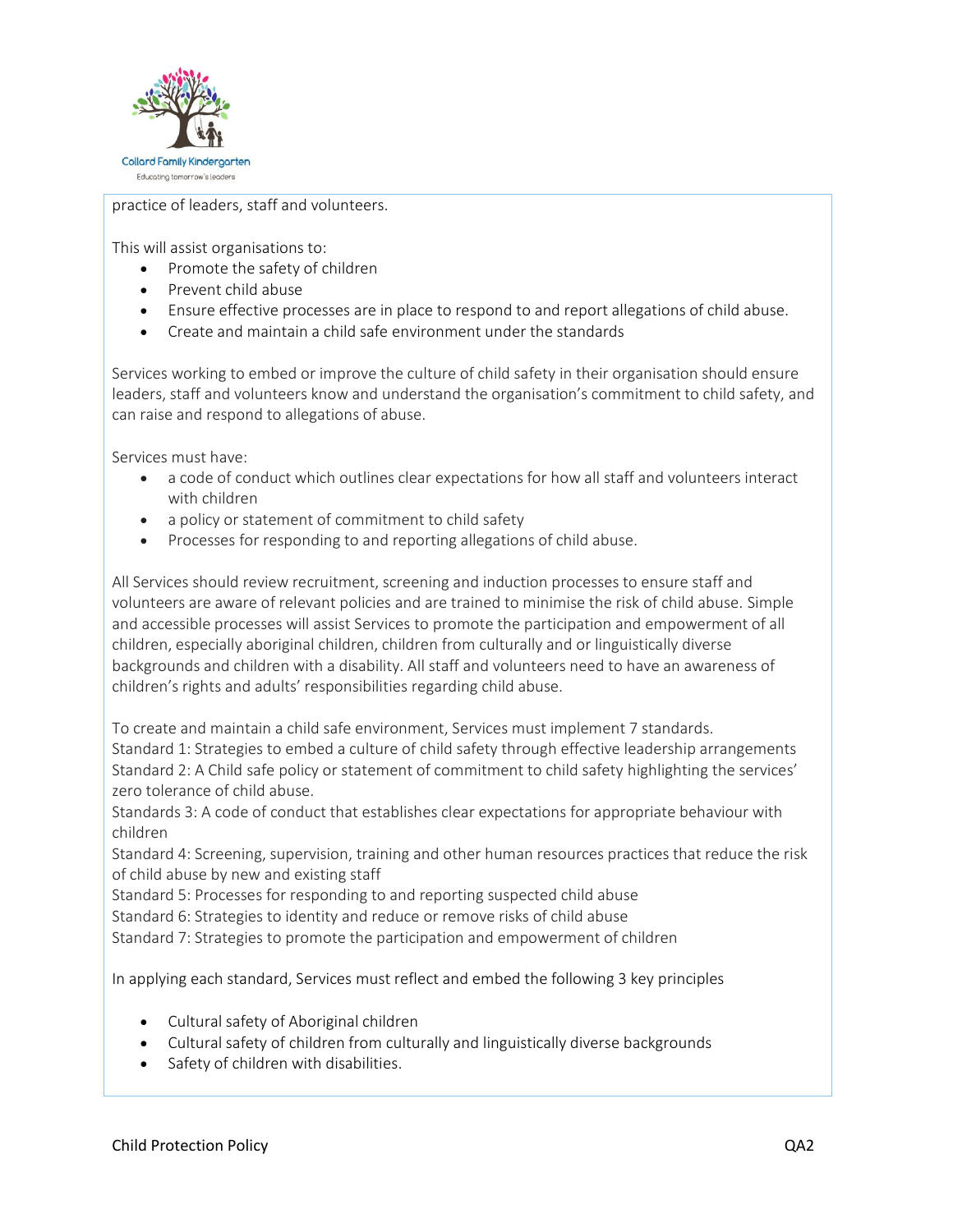

| <b>Reporting Authority</b>   | <b>Contact Details</b>                         |  |
|------------------------------|------------------------------------------------|--|
| Department of Human Services | Child Protection Crisis Line (urgent concerns) |  |
|                              | Ph. 13 12 78                                   |  |
|                              | Ph. 1800 212 936                               |  |
|                              |                                                |  |
|                              | National Child Abuse Helpline:                 |  |
|                              | Ph. 1800 99 10 99 (9am-5pm AEST)               |  |
|                              |                                                |  |

## Source

- Australian Children's Education & Care Quality Authority. (2014).
- Guide to the Education and Care Services National Law
- Education and Care Services National Regulations 2015,
- ECA Code of Ethics.
- Guide to the National Quality Standard.
- Child Protection (Working with Children) Act 2012
- Children and Young Persons (Care and Protection) Act 1998
- The Ombudsman's Act 1974
- Community and Disability Services Ministers' Conference (2005). *Creating safe environments for children: Organisations, employees and volunteers: National framework.*
- Community and Disability Services Ministers' Conference (2005). Schedule: Guidelines for building the capacity of child-safe organisations. *Creating safe environments for children: Organisations, employees and volunteers: National framework.*
- NSW Community Services: NSW Mandatory Reporting Guide
- The Commission for Children and Young People Act 1998
- **•** Early Years Learning Framework
- National Quality Standard.
- Ombudsman NS[W www.ombo.nsw.gov.au](http://www.ombo.nsw.gov.au/)
- https://aifs.gov.au/cfca/publications/mandatory-reporting-child-abuse-and-neglect
- Supporting changing families future Queensland Government
- ACT Government <http://www.legislation.act.gov.au/a/2008-19/default.asp>
- National Comparison of Child Protection Systems <https://aifs.gov.au/cfca/publications/national-comparison-child-protection-systems>
- Reporting abuse and neglect
- Obligations to Protect Children https://www.education.vic.gov.au/childhood/providers/regulation/Pages/protectionprotocol.asp x